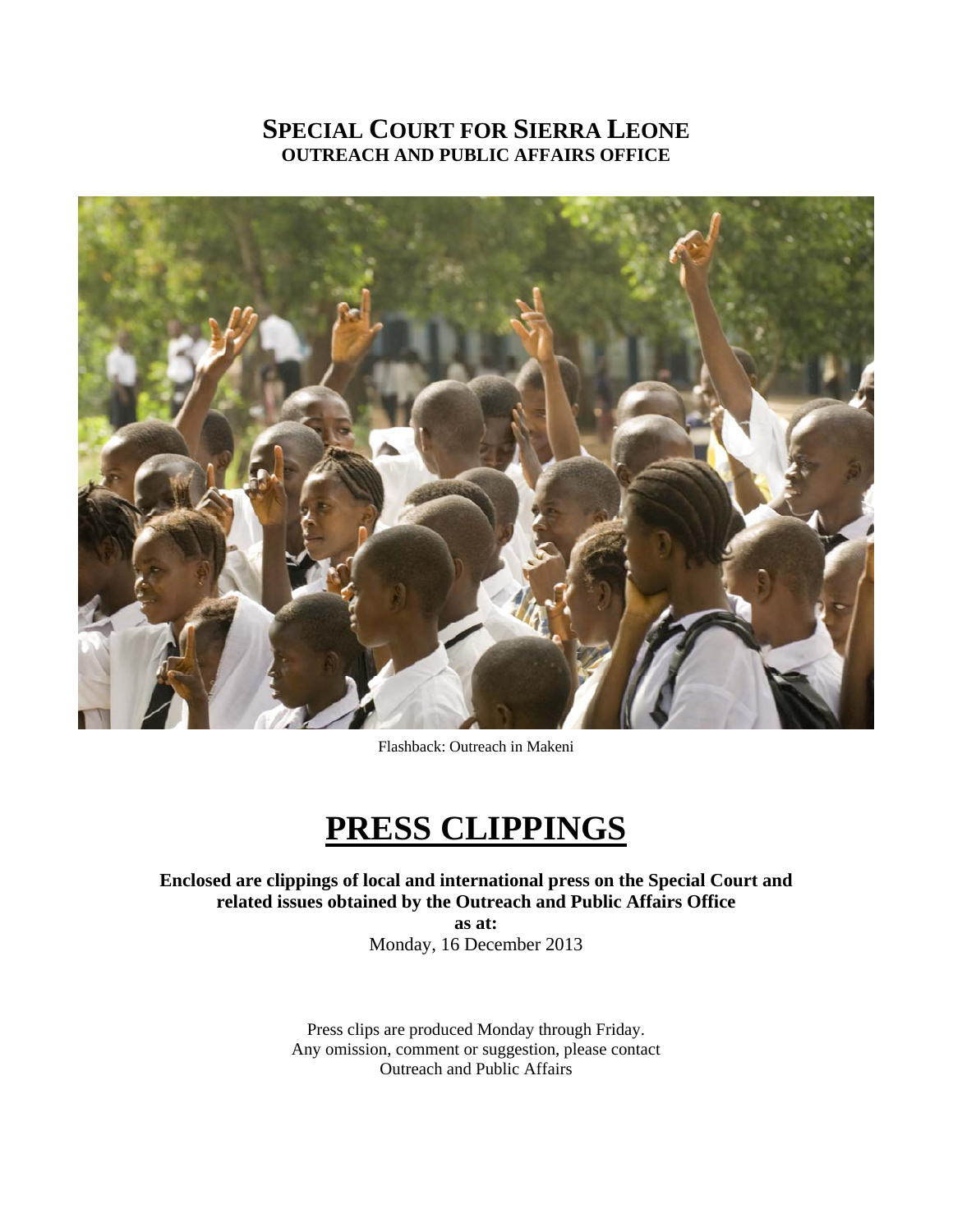| ٦            |  |
|--------------|--|
| I<br>۰,<br>٠ |  |
|              |  |

| <b>Local News</b>                                                   |           |  |  |
|---------------------------------------------------------------------|-----------|--|--|
| Johnny Paul and APC Flag-Bearer? / New Storm                        | Page 3    |  |  |
| <b>International News</b>                                           |           |  |  |
| New Deputy Registrar Sworn In / Special Tribunal for Lebanon        | Page 4    |  |  |
| UN Reports - No Information On Yeaten's Assets / Heritage           | Page 5    |  |  |
| The ICC: Prosecuting the Worst Perpetrators in the World / Minnpost | Pages 6-8 |  |  |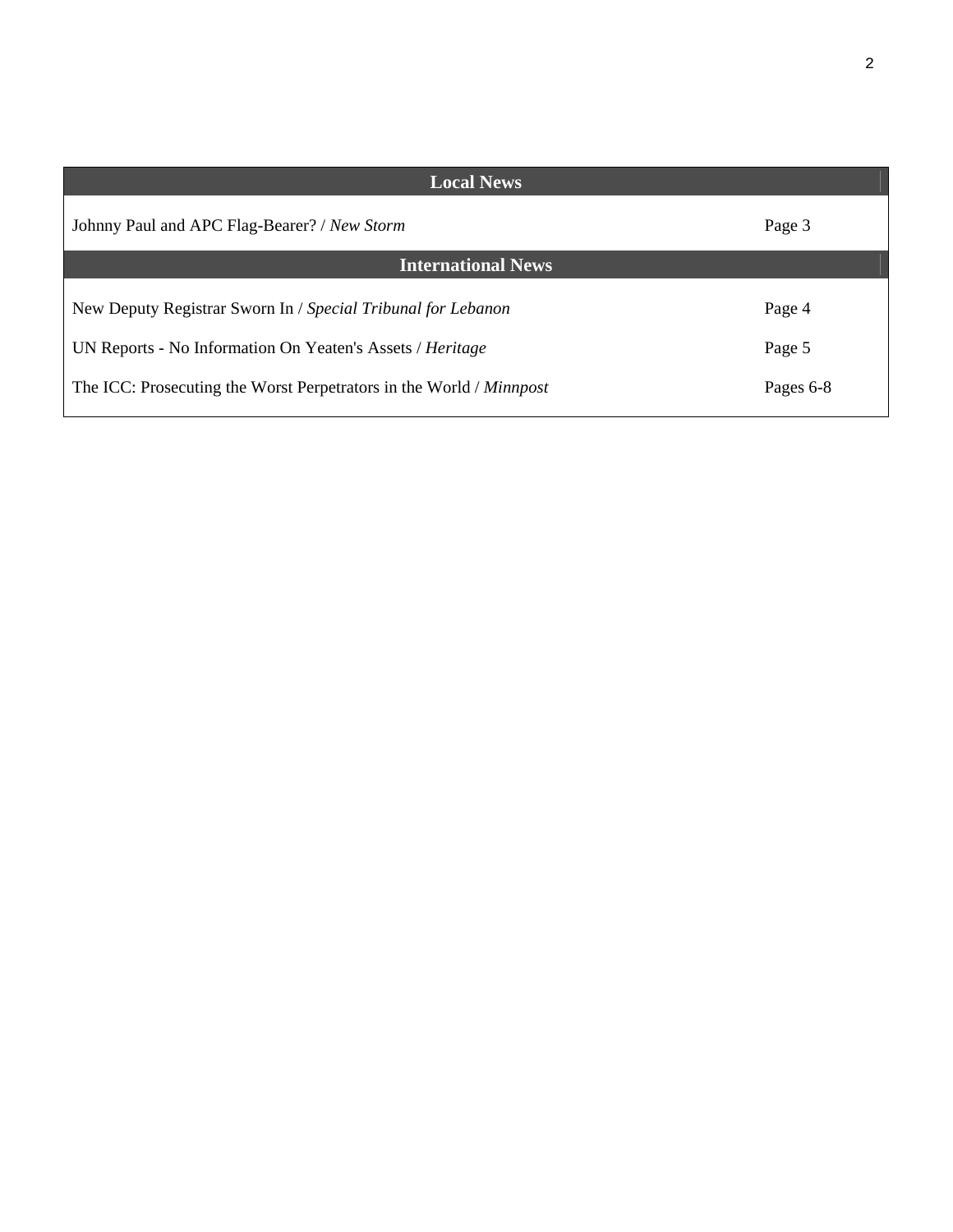

# Johnny Paul An APC Flag-Bearer?

# Johnny Paul Back?

Unconfirmed reports reaching this medition state that Johnny Paul Koroma has resurfaced in Sierra Leone from his hideout.

Sources allege that he recently held discussions with elders in his home town of Mabokani on his strategies before he addresses dignitaries of the APC in December this year.

**He Visits Concubine** 

Johnny Paul Koroma is believed to have been visiting his concubine at Hill Top, where he has a child with the woman.

The erstwhile junta leader is wanted for war crimes and crimes against humanity by the International Criminal Court at the Hague.

"He would be mad to come back home...who is he in the APC to become flag bearer?" retorted one APC top brass.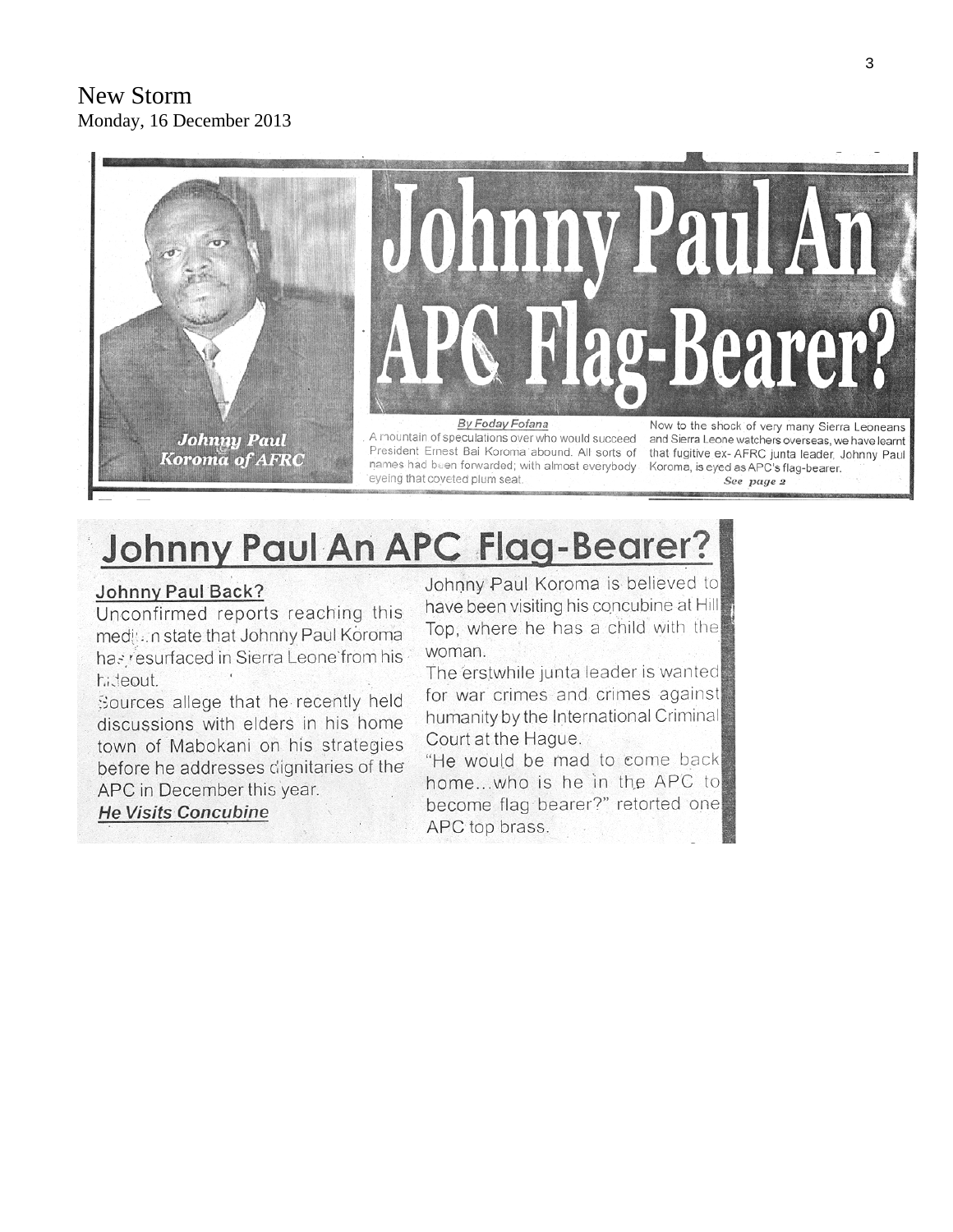### Special Tribunal for Lebanon Friday, 13 December 2013 Press Release

#### **New Deputy Registrar sworn in**

Leidschendam, 13 December 2013 – Amelie Zinzius was sworn in today as Deputy Registrar for the Special Tribunal for Lebanon. She replaces Daryl Mundis, who was appointed Registrar in July this year. Ms. Zinzius will be working with the Registrar to provide administrative, legal and other essential support to the Tribunal and will deputise in his absence. She will also oversee judicial services to ensure the smooth running of court proceedings.

Ms. Zinzius has been a lawyer since 1992. Prior to her role as Acting Deputy Registrar as of August 2013, she was Chief of the STL's Court Management Services Section which deals with a range of court management services, including information management, trial activity, and international and stakeholder relations.

Before joining the Tribunal, Ms. Zinzius was Deputy Director and Senior Counsel for more than three years at the Crimes against Humanity and War Crimes Section Department of Justice in Canada.

She has also worked as the Senior Legal Officer for the Appeals Chamber in the Special Court for Sierra Leone, providing legal advice to the Appeal Chamber Judges in relation to complex legal matters involving substantive and procedural issues in international criminal law.

Both a full biography and a picture of Ms. Zinzius can be found on the Tribunal's website.

\*\*\*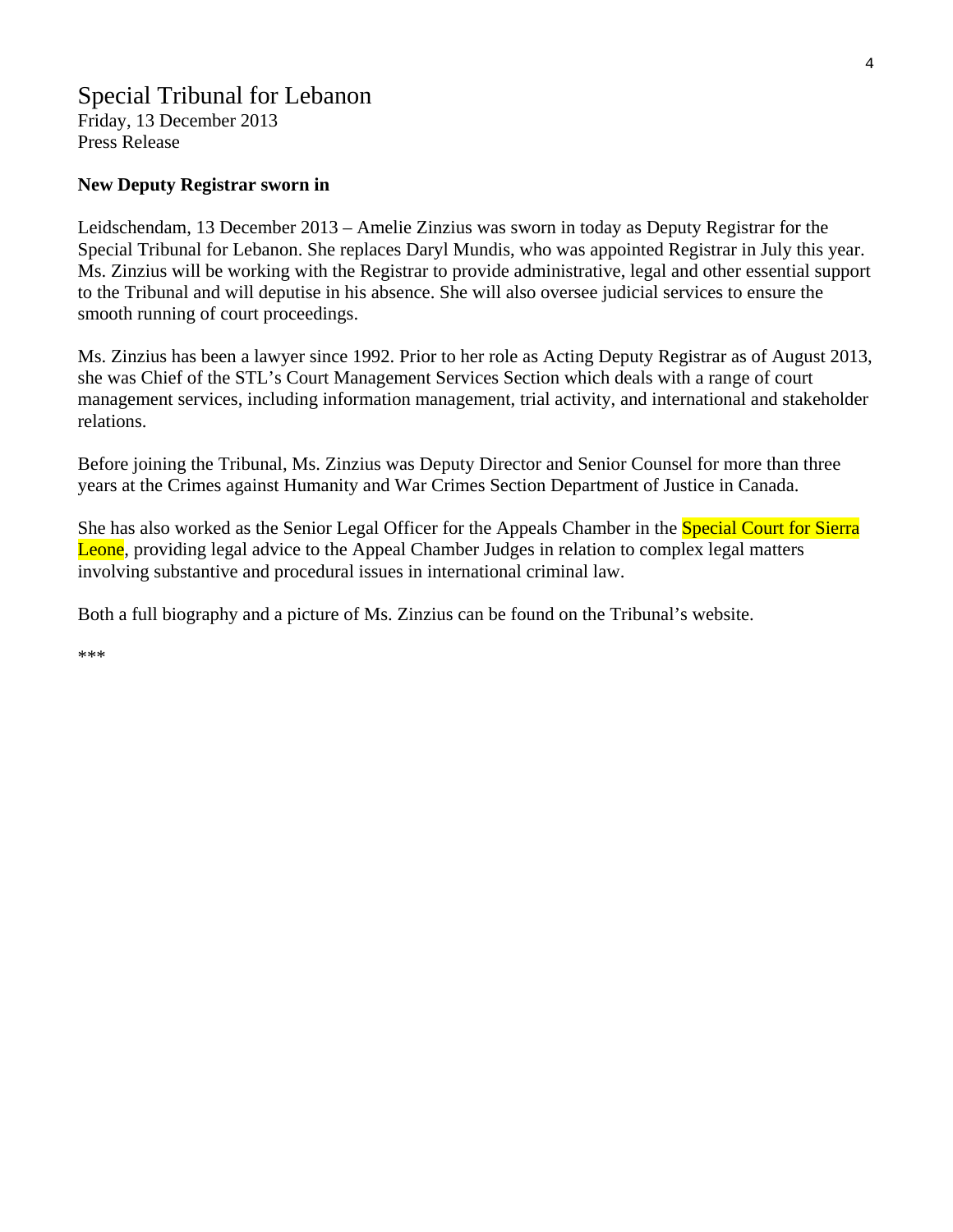# Heritage (Liberia) Friday, 13 December 2013

# **UN Reports - No Information On Yeaten's Assets**

The United Nations Panel of Experts says it has not obtained any information concerning Benjamin Yeaten's assets.

The UN Panel of Experts in its reports said it concurs with an assessment by the Government of Liberia (GoL) that it still consider Yeaten, a notorious commander of the dreaded erstwhile Anti-Terrorist Unit (ATU) under former **President Charles G. Taylor**, remains a threat to peace and security in Liberia and the subregion.

According to the UN Panel, because of his activities to recruit mercenaries in Liberia, the assets freeze pertaining to him (Yeaten) should be maintained.

It could be recalled that the GoL charged Yeaten with murder in absentia and issued an arrest warrant for him in 2009.

Yeaten is on the assets freeze and travel ban lists.

The Panel noted in its final report of 2011 that Yeaten recruited Liberian mercenaries on behalf of FRCI to fight in the Ivorian post-electoral conflict in late 2010 and early in 2011.

Yeaten reportedly conducted this operation from Côte d'Ivoire.

The Panel received persistent rumors in 2012 and 2013 that Yeaten was involved in recruiting Liberian mercenaries in Nimba county to fight against FRCI, and also to undermine stability in Liberia, but has not been able to independently verify this information.

The Panel says it has been informed on multiple occasions, in 2012 and 2013, by several high-ranking officials of the Government of Liberia that Yeaten resides in Togo.

The Panel points out that it has sought further details concerning Yeaten's possible residency, but has not been able to verify such information independently.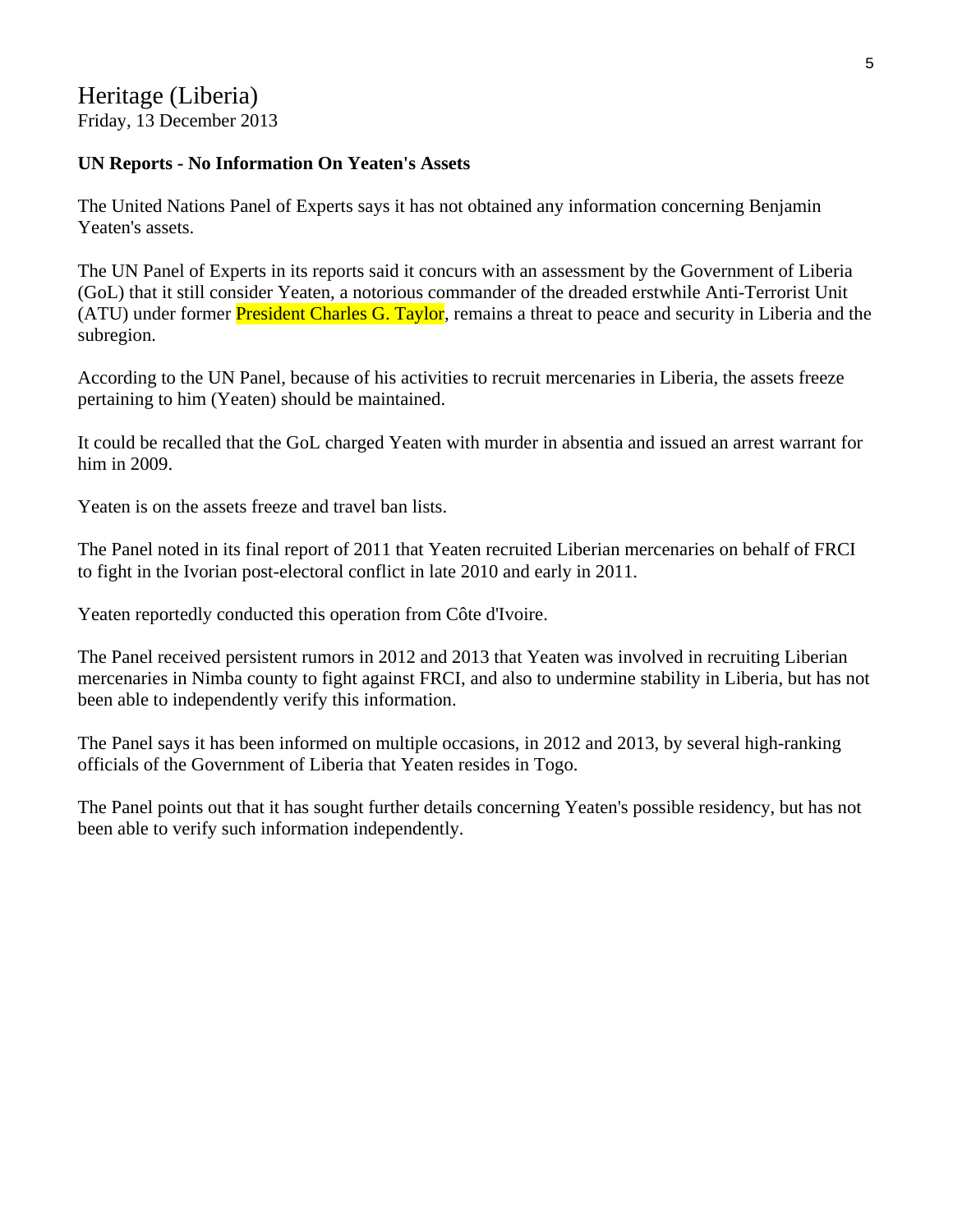# Minnpost Tuesday, 10 December 2013

# **The ICC: prosecuting the worst perpetrators in the world**

### By Ellen J. Kennedy



it is a center for other courts of justice.

The Nazis planned to exterminate all the Jews of Europe. When Hitler was asked how he thought he'd get away with this, he replied, "Who today remembers the Armenians?"

He was referring to the Ottoman Empire's systematic extermination of 1.5 million Armenians during World War I, one of the first modern genocides. The word "genocide," in fact, was coined to describe this tragedy.

One of the reasons Hitler felt he would have impunity to massacre the Jews is that the Ottoman perpetrators were never punished. But we know that the Nazis did not have impunity. In 1945, twentythree Nazi leaders were put on trial in Nuremberg, Germany, for crimes against humanity in what has been called "the greatest trial in history." Most of the men were found guilty; some were hanged and the rest of the guilty were imprisoned. Twelve subsequent trials were held in Nuremberg after this major international military tribunal, and hundreds of additional trials occurred in countries that had been occupied by the Nazis.

Justice mattered, for individuals, communities, and nations.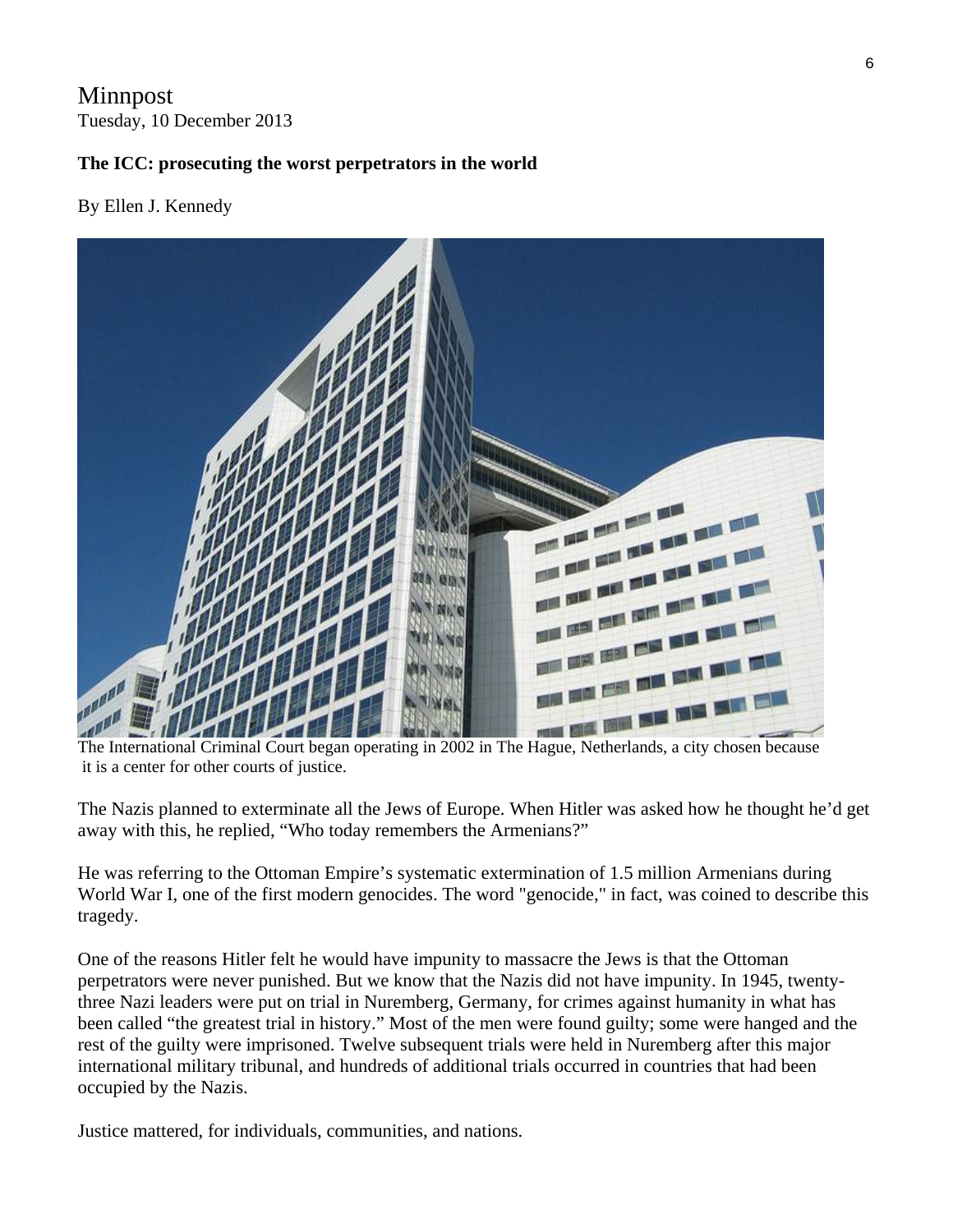Despite genocides in Cambodia, East Timor, and Guatemala, for nearly half a century after Nuremberg there were no other international tribunals to hold individuals criminally responsible for heinous acts against innocent civilians. Temporary tribunals in '90s

In the 1990s, the United Nations established ad hoc international tribunals to prosecute perpetrators of the genocides and mass killings in Bosnia, Rwanda, Cambodia, East Timor, Sierra Leone and Lebanon. These tribunals were temporary, designed to adjudicate only the crimes committed in those specific locations.

For a century, however, people had been advocating for a permanent international court to try individuals for crimes against humanity and other terrible injustices.

Finally, in 1998, at a meeting in Rome, Italy, the Rome Statute was signed; it established the foundation for the world's first permanent International Criminal Court (ICC). The court began operating in 2002 in The Hague, Netherlands, a city chosen because it is a center for other courts of justice.

The ICC's mandate is to prosecute individuals who commit genocide, war crimes and crimes against humanity that have occurred since 2002. This is the most important court on the planet.

Last spring I met a man whose vision of justice was formed at the Nuremberg court and extends to the International Criminal Court. Ben Ferencz prosecuted the Einsatzgruppen, the Nazi mobile killing squads responsible for the deaths of more than a million Jews. He was 27 years old and it was the first trial of his life – and he received guilty verdicts for every one of the defendants.

# **Landmark case: Child soldiers in DRC**

Two years ago, Ferencz, then 92 years old, gave the closing argument for the ICC's case against Thomas Lubanga. Lubanga was found guilty of using child soldiers, as many as 3,000 children between the ages of 8 and 15.

This was a landmark case. First, it was the ICC's first completed case and the fulfillment of the long-held dream of a permanent international tribunal to end global impunity. Second, the government of the Democratic Republic of the Congo authorized the court to investigate the case, illustrating a unique feature of the court called complementarity. When a country is either unable or unwilling to prosecute one of its own citizens for these crimes, the country may turn the case over to the ICC, the UN Security Council may do so, or the chief prosecutor may choose to conduct an examination.

In this case, it was particularly noteworthy that the Congolese government asked the court to prosecute this case. And finally, this was the first time that the use of child soldiers had been prosecuted. There are currently an estimated 300,000 children used in conflicts in at least fourteen countries around the world, a crime that defies our imaginations.

The judges, lawyers, and administrators are chosen from among the finest in the world. The current president is from Korea, the first vice president is from Botswana, and the second vice president is from Italy. The chief prosecutor, a woman, is from Senegal, and the deputy prosecutor is from Canada. At 94, at The Hague